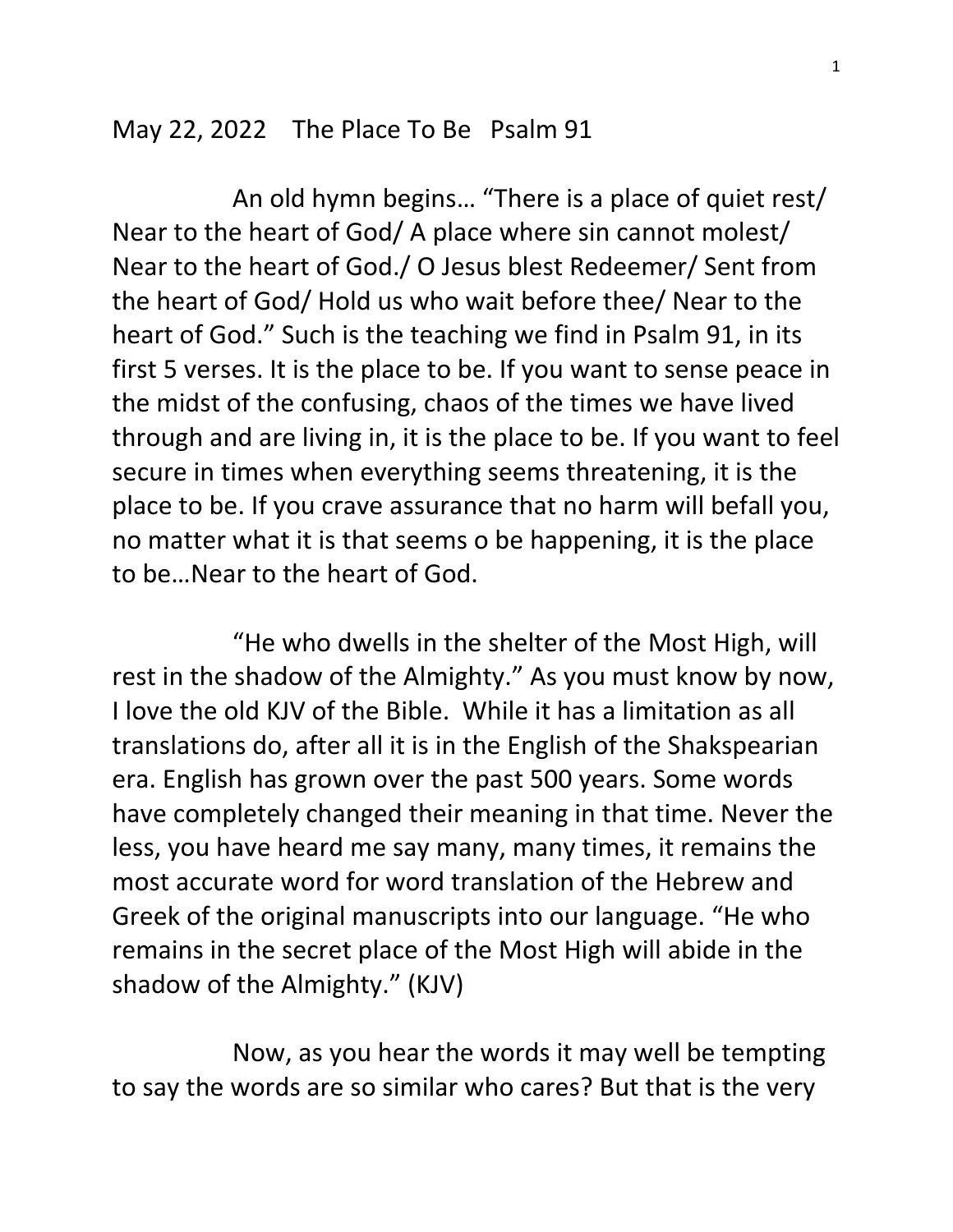point. In the attempt to make the meaning clear to people of our time, the newer translations are often similar, but leave out important detail. "He who dwells in the secret place" is not the same as "He who dwells in the shelter." The KJV makes the point that to the average human being it is not obvious and not even easy to dwell in the "secret place" of the Most High.

 As you know, I was not raised in the church. My parents were good parents. They loved me and my brother. They sacrificed that he and I might have the best chance possible a good life. They saw to it we had the necessities of life, and they often went without themselves in the attempt to guarantee that we enjoyed life. One day I woke up to the fact that there was something missing in my life. I had no clue what it was. How would I ever find it. How would I solve the riddle? As I look back the one thing I understand very well, is that to dwell in the shelter of the Most High, you have to understand it is a "secret place." It is not grasped just by breathing and taking nourishment. Someone has to show you the way. And frankly that does not happen outside the community of faith we call the church. I will be the first to admit that sometimes tragically it does not happen inside the church. But it never happens by just eating and breathing and growing and thinking in the wider world.

 Someone showed me the way. Opened the way to the secret place of the Most High, to me. Took me by the hand and led me. Taught me. Introduced me to the Bible. Hear me. Not religion. Not even the church. God's word in the Scriptures.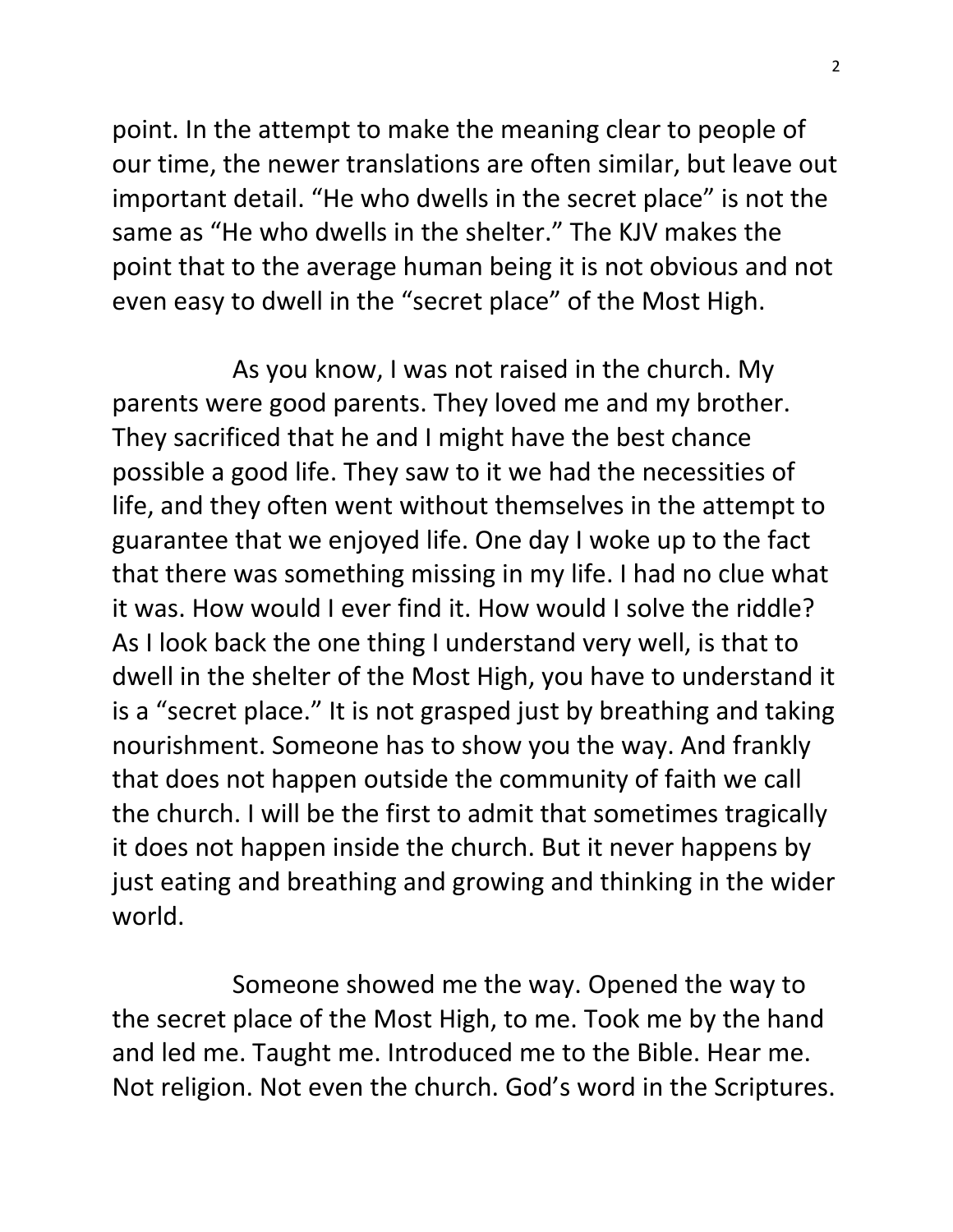Needless to say, it changed my life. I have no doubt that Mrs. Brown, was used that precious day, and led that precious day, by the Holy Spirit, to help me find peace, assurance, faith in Jesus, faith in the Most High God. She showed me the way to the secret place where a person can indeed, dwell in the shelter of the Lord. She changed my life. That is the reason I am who I am today. That is the reason I have Barbara at my side today. As Paul wrote in Romans 10:14 and I am quoting the NIV for its clarity in modern English, "How then can they call on the one they have not believed in? And how can they believe in the one, of whom, they have not heard? And how can they hear without someone preaching to them? And how can they preach unless they are sent?" That is how I found the secret place of the Most High. The Lord God uses, sends, anoints someone to show us the way by opening the Scriptures to us.

 So what do we have here? "He who dwells in the shelter (the secret place) of the Most High, will rest in the shadow of the Almighty." Another problem. Not so much a problem as something needing greater clarity again. When I read the word rest I immediately think of myself sitting in a very comfortable chair with my feet up. Or lying on my bed eyes closed at the edge of another 5 minutes of sleep, or seeking an afternoon nap. To be at rest is not a bad thing. In fact we know that after a busy day it is a necessity…especially at my age. Rest is good for us. Rest is a blessing. But the KJV uses another word. "He who dwells in the secret place of the Most High, will abide in the shadow of the Almighty."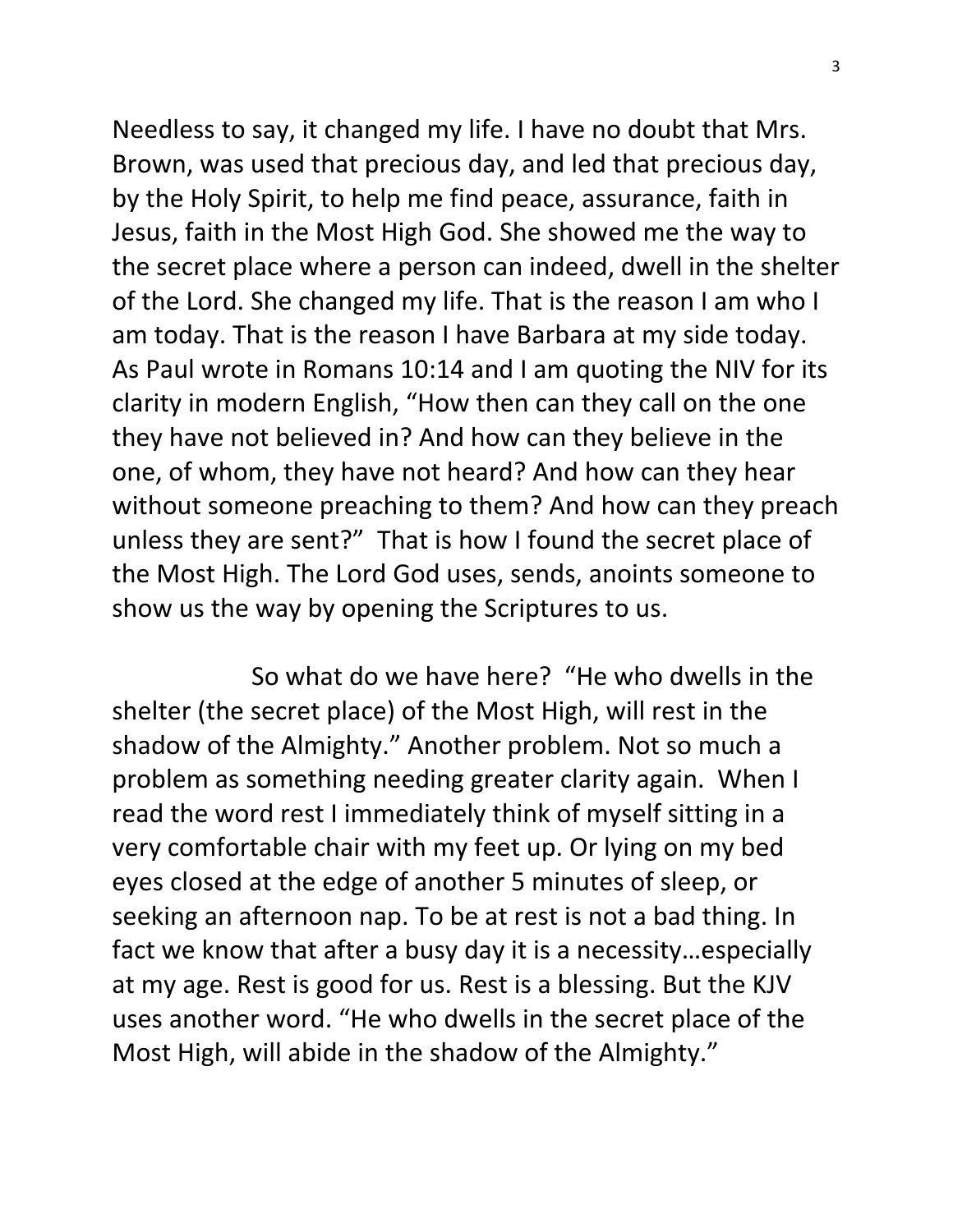You know another old hymn that begins with the prayer, "Abide with me." It does not mean, rest with me does it. It means remain with me. Continue with me. Dwell with me. In fact the Oxford dictionary uses those three words as its first meanings for the word abide. Remain. Continue. Dwell. In other words while rest is a part of the meaning of peace, and it is peace we need and so often lack, the promise of Psalm 91 verse one, is that the person who shelters in the secret place of God, the revealed place of God will remain, continue and dwell in the shadow of the Almighty. And there can be no argument that that means we will experience a blessed kind of rest in the midst of circumstances that tend to foster, agitation, fear, hopelessness, grave concern.

 And in Psalm 91 verse two, that abiding, remaining, continuing, dwelling in the shadow of the Almighty leads to a profession of faith. "I will say of the Lord," that is, God Almighty, Jesus my Saviour, the Holy Spirit my comforter, this one Lord "is my refuge, and my fortress, my God in whom I trust." And it is interesting to take note the NIV and the KJV at that point are word for word the same.

 I am mindful of a chorus I learned in California when I was studying for my doctorate at Fuller Seminary in Pasadena. It goes like this: "You are my hiding place/ You always fill my heart/ With songs of deliverance/ Whenever I am afraid/ I will trust in you…I will trust in you…Let the weak say I am strong, in the strength of the Lord…I will trust in you." Refuge. A place to hide. A fortress that cannot be torn down or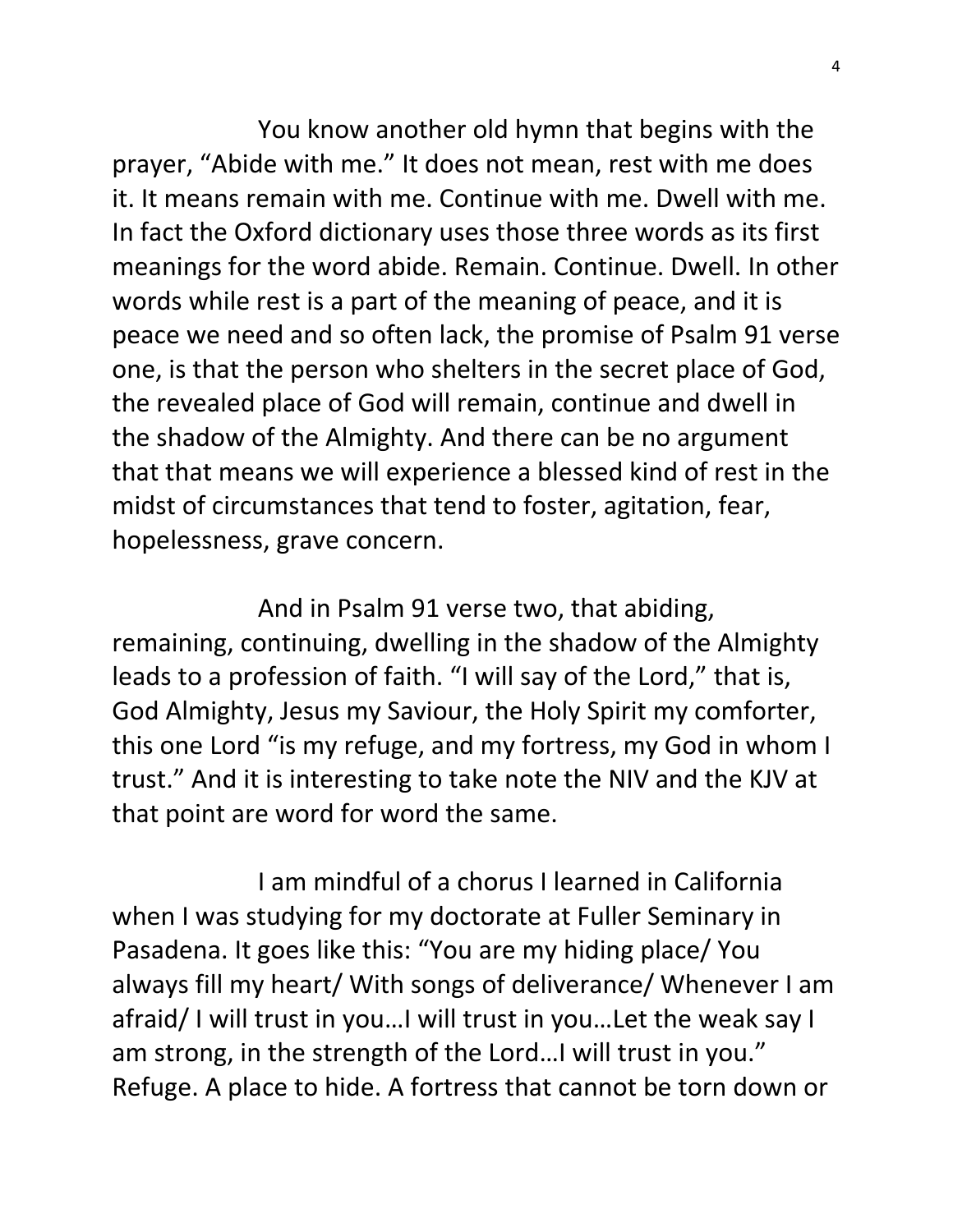attacked easily. A place of safety. In the shadow of the God who saves. Saves us not just from our sins, but from the onslaughts of circumstance, from temptation, from fear.

 Psalm 91 lists some of the things that result from abiding in the shadow of the Almighty. "He will save you from the fowler's snare." He will save you from the traps that would rob you of the freedom to fly. I don't mean in an airplane. I do mean the ability to realize your potential and enjoy the life you have been gifted with. It says, "He will save you from the deadly pestilence." What a relevant illustration of the grace of God. We are still here. Don't be careless. Wear masks in the midst of crowds, and when you are not sure of the circumstances of those you are gathering with. But know that your safety is in part the fact that you remain in the shadow of God, the presence of Jesus, the holiness of the Spirit. "He will cover you with HIS feathers." It calls to mind an anthem Sherry taught us as a choir…Cover me. The prayer. Cover me.

 It should come as no surprise the Psalm ends with the promise of deliverance, honour, satisfaction, long life here on earth, and salvation. Dwelling in the secret place of the Most High, abiding, remaining in the shadow of the Almighty, covered by the saving blood of Jesus….it is the place to be.

Let us pray;

 Lord cover us. Shelter us under the umbrella of Your saving grace. Fulfill in us and in our living the plans that You